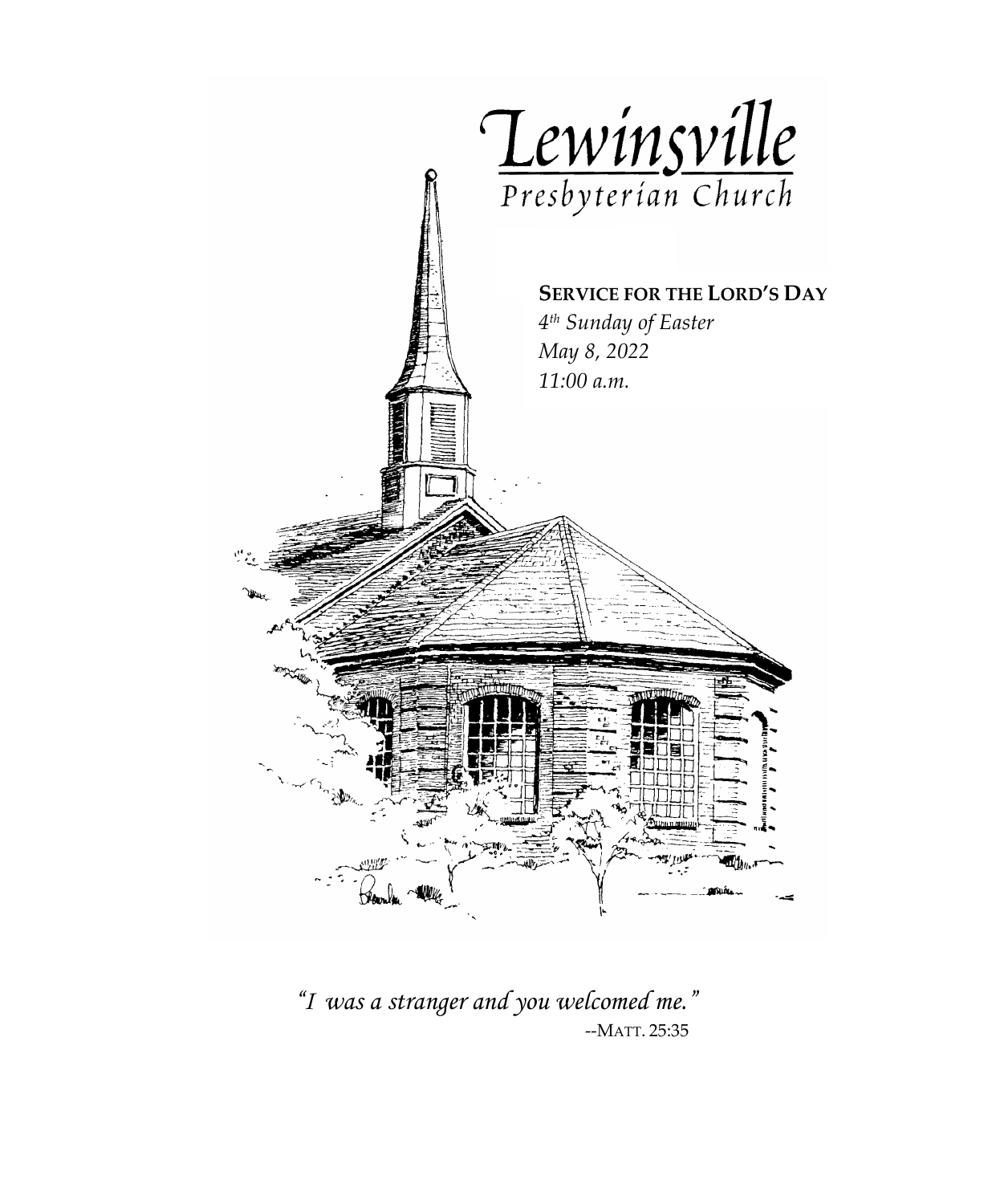**WELCOME**. We're glad to gather together as a community of faith today. No matter where you are on the journey of faith, you are welcome here, to join in worship and service. All are invited to a time of refreshment and conversation immediately following worship in St. Andrews Hall (down the steps outside the sanctuary, and to the left).

### **In order to provide a safe, loving, and welcoming environment for our youngest, unvaccinated congregants, as well as immune-compromised congregants, we ask that you wear a mask while inside the sanctuary for a service. Thank you so much for your cooperation**.

Please turn off all cellular phones and watch alarms during worship. Please refrain from using flash photography during the worship service.

|                                | Leadership at Lewinsville       |                       |
|--------------------------------|---------------------------------|-----------------------|
|                                | <b>Ruling Elders</b>            |                       |
| Clerk of Session: Linda Bender |                                 | Treasurer: Janet Gale |
| Ruth Baxley                    | Pat Buss                        | John Day              |
| <b>Bruce Douglass</b>          | Phil Church                     | Siobhan Grayson       |
| David Gunter                   | Phil Cooke                      | Nate Jones            |
| Cathy Saunders                 | Carol Kaffenberger              | Kelly Sexton          |
|                                | Deacons/*Denotes Stephen Leader |                       |
| Gary Eames (co-chair)          | <b>Andrew Borene</b>            | Banafshe Aghvami      |
| Emily Foster (co-chair)        | Sharon Gamble (secretary)       | Diane Alden           |
| Charlie Mendenhall             | Suzanne Parisi                  | Janet Kohlenberger    |
| Rachel Russell                 | Roberta Wolfe                   |                       |
| Pat Matheson*                  |                                 | Karen Siple*          |

**HEARING ASSISTANCE** devices are available from the ushers or the audio/video console at the rear of the sanctuary.

**PILLOWS** are available in the coat room, just outside the narthex, to help make the pew more comfortable during worship. Feel free to borrow a pillow and return it after worship.

**MISS A WORSHIP SERVICE?** Sermons are posted every week on our website, www.lewinsville.org.

**INTERESTED IN LEARNING MORE ABOUT LEWINSVILLE CHURCH?** – Visit the web page [www.lewinsville.org](http://www.lewinsville.org/) or call the church office.

#### **NOTES FOR WORSHIP:**

GG – Glory to God The Presbyterian Hymnal **OT** - Pew Bible Old Testament Renew! - Renew! Hymnal (grey)  $NT$ - Pew Bible New Testament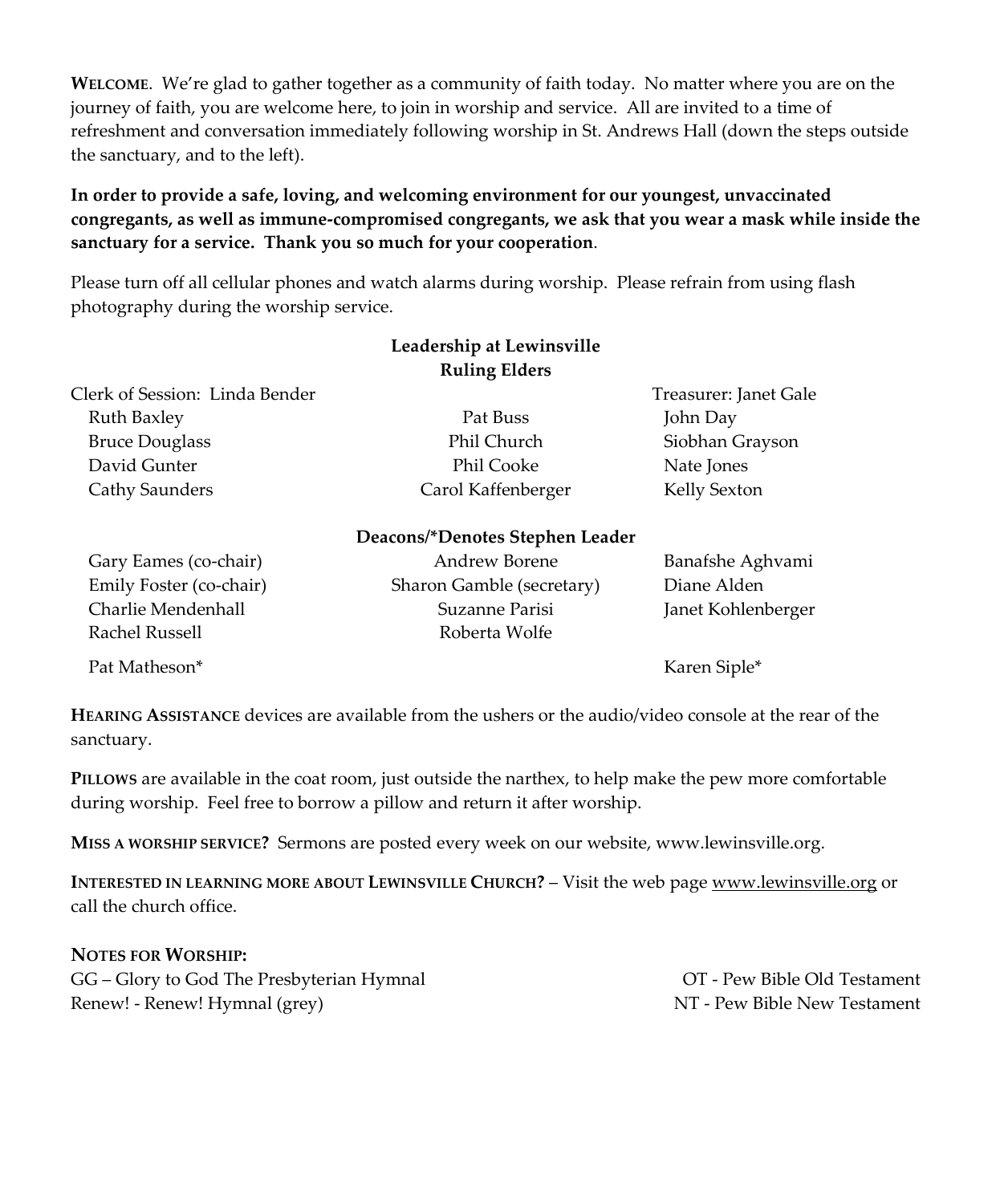# **THE LEWINSVILLE P RESBYTERIAN C HURCH SERVICE FOR THE LORD'S DAY**

4th Sunday of Easter

May 8, 2022

\* *If you are able, please stand* †† *Latecomers seated*

## **G ATHERIN G**

## **WELCOME**

PRELUDE *Méditation* Maurice Duruflé

\* CALL TO WORSHIP

*Praise God, who has raised Jesus Christ to reveal new life.* 

**Praise God, who sends the Spirit to empower the church.**

*Praise God with trumpet sound, praise God with flute and harp.* 

**Praise God with tambourine and dance; praise God with strings and pipes! Let everything that breathes praise the Lord!**

| * Hymn | Love Divine, All Loves Excelling | GG 366    |
|--------|----------------------------------|-----------|
|        |                                  | HYFRYDOL. |

**Love divine, all loves excelling, joy of heav'n, to earth come down, fix in us thy humble dwelling, all thy faithful mercies crown. Jesus, thou art all compassion, pure, unbounded love thou art; visit us with thy salvation; enter ev'ry trembling heart.**

**Breathe, O breathe thy loving Spirit into ev'ry troubled breast. Let us all in thee inherit, let us find the promised rest. Take away the love of sinning; Alpha and Omega be. End of faith, as its beginning, set our hearts at liberty.**

**Come, Almighty, to deliver, let us all thy life receive. Suddenly return, and never, nevermore they temples leave. Thee we would be always blessing, serve thee as thy hosts above, pray, and praise thee without ceasing, glory in thy perfect love.**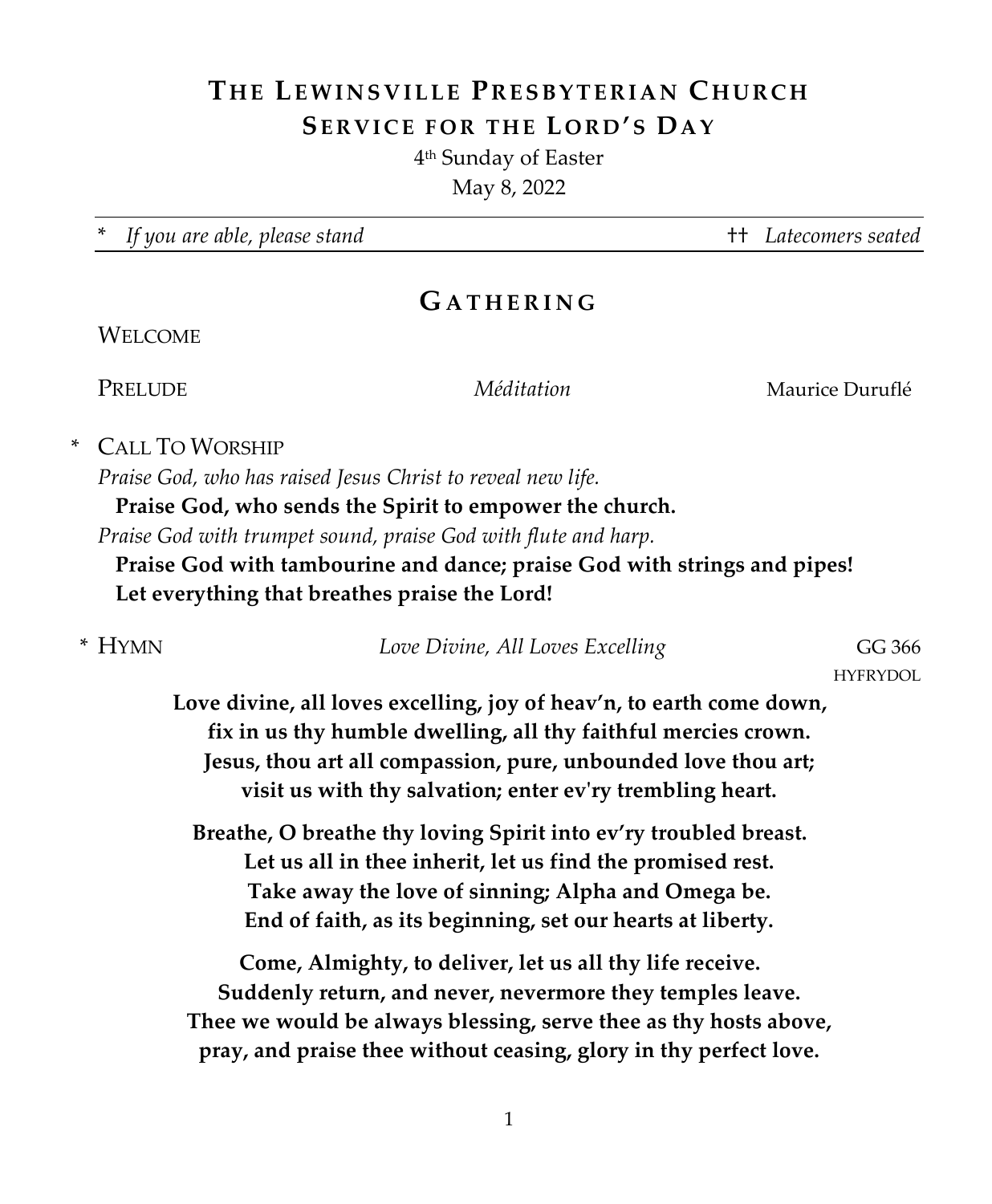**Finish, then, thy new creation; true and spotless let us be. Let us see thy great salvation perfectly restored in thee. Changed from glory into glory, till in heav'n we take our place, till we cast our crowns before thee, lost in wonder, love and praise.**

††

## CALL TO CONFESSION *from Psalm 80*

## *Silence*

**Gracious God, you encourage us with your love, bringing new life out of death. We confess that we need your life-giving power in our lives and our relationships. We have hurt others and been hurt by them. We are often angry or afraid. We are not sure when to assert our needs and when to care for others' needs. We live in ways that do not lead to peace and justice. Forgive us for our sins, Children'sO God. Pour your spirit of wisdom and healing upon us, that we may glorify you, through Jesus Christ the Risen One. Amen.**

CHILDREN'S CHORAL RESPONSE *Love Round*

## ASSURANCE OF FORGIVENESS

*Friends, hear and believe the good news that comes from God.*

## **In Jesus Christ we are forgiven!**

## \* THE PEACE

*The peace of the Lord Jesus Christ be with you.*

## **And also with you.**

*Greet those around you, saying "Peace be with you" or "The Peace of Christ" If you prefer not to shake hands in greeting while passing the Peace of Christ, you may choose to make eye contact and greet others in another personal way.*

## 175<sup>TH</sup> ANNIVERSARY REFLECTIONS Roy Mitchell

# **T HE WO R D**

## CHILDREN'S MEDITATION

*Following the Children's Meditation, children age 4 through grade 2 are invited to meet*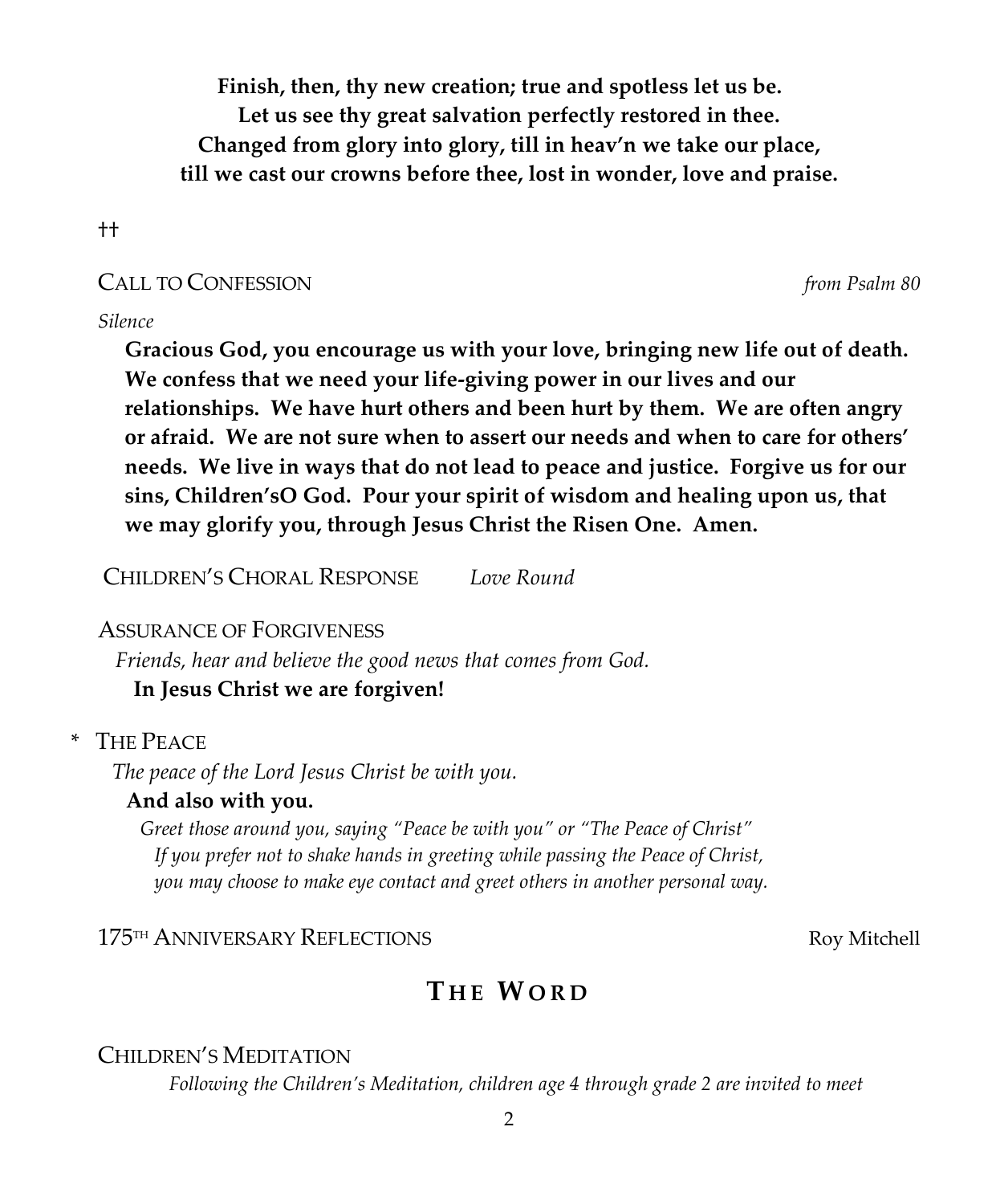*Allison Lineberger in the Narthex for Sermon Stories. Children will return to the Sanctuary for worship with their parents following the sermon.*

## PRAYER FOR ILLUMINATION

| <b>SCRIPTURE</b><br>Psalm 23                                                                                                                                      | OT p. 501                                                                        |  |  |  |
|-------------------------------------------------------------------------------------------------------------------------------------------------------------------|----------------------------------------------------------------------------------|--|--|--|
| Acts 9:36-43                                                                                                                                                      | NT p. 128                                                                        |  |  |  |
| The Word of the Lord.                                                                                                                                             |                                                                                  |  |  |  |
| Thanks be to God!                                                                                                                                                 |                                                                                  |  |  |  |
| <b>SERMON</b><br>Be A Dorcas                                                                                                                                      | The Rev. Jen Dunfee                                                              |  |  |  |
| *<br><b>ANTHEM</b><br>Ubi Caritas                                                                                                                                 | Maurice Duruflé                                                                  |  |  |  |
| Ubi caritas et amor, Deus ibi est.<br>Where charity and love are, God is there.                                                                                   |                                                                                  |  |  |  |
| Congregavit nos in unum Christi amor.                                                                                                                             | Christ's love has gathered us into one.<br>Let us rejoice and be pleased in Him. |  |  |  |
| Exultemus, et in ipso iucundemur.                                                                                                                                 |                                                                                  |  |  |  |
| Timeamus, et amemus Deum vivum<br>Let us fear, and let us love the living God.<br>Et ex corde diligamus nos sincero.<br>And may we love each other with a sincere |                                                                                  |  |  |  |
| Ubi caritas et amor, Deus ibi est.<br>heart.                                                                                                                      |                                                                                  |  |  |  |
| Amen.                                                                                                                                                             |                                                                                  |  |  |  |
| ORDINATION AND INSTALLATION OF OFFICERS                                                                                                                           |                                                                                  |  |  |  |
| PRESENTATION OF CANDIDATES BY THE CLERK OF SESSION                                                                                                                |                                                                                  |  |  |  |
| Deacons - David Jessee, Virginia McCormick, Rachel Russell                                                                                                        |                                                                                  |  |  |  |
| Elders – Karen Hager, Grant Mann, Scott Schlegel, John Walcott                                                                                                    |                                                                                  |  |  |  |
| CONSTITUTIONAL QUESTIONS TO THE CANDIDATES                                                                                                                        |                                                                                  |  |  |  |
| *<br><b>AFFIRMATION OF FAITH</b>                                                                                                                                  | Apostles' Creed                                                                  |  |  |  |
| Do you believe in God, the Father Almighty?                                                                                                                       |                                                                                  |  |  |  |
| I believe in God, the Father almighty,                                                                                                                            |                                                                                  |  |  |  |
| Maker of heaven and earth.                                                                                                                                        |                                                                                  |  |  |  |
| Do you believe in Jesus Christ, the son of God?                                                                                                                   |                                                                                  |  |  |  |

**and in Jesus Christ, his only Son, our Lord; who was conceived by the Holy Ghost, born of the Virgin Mary,**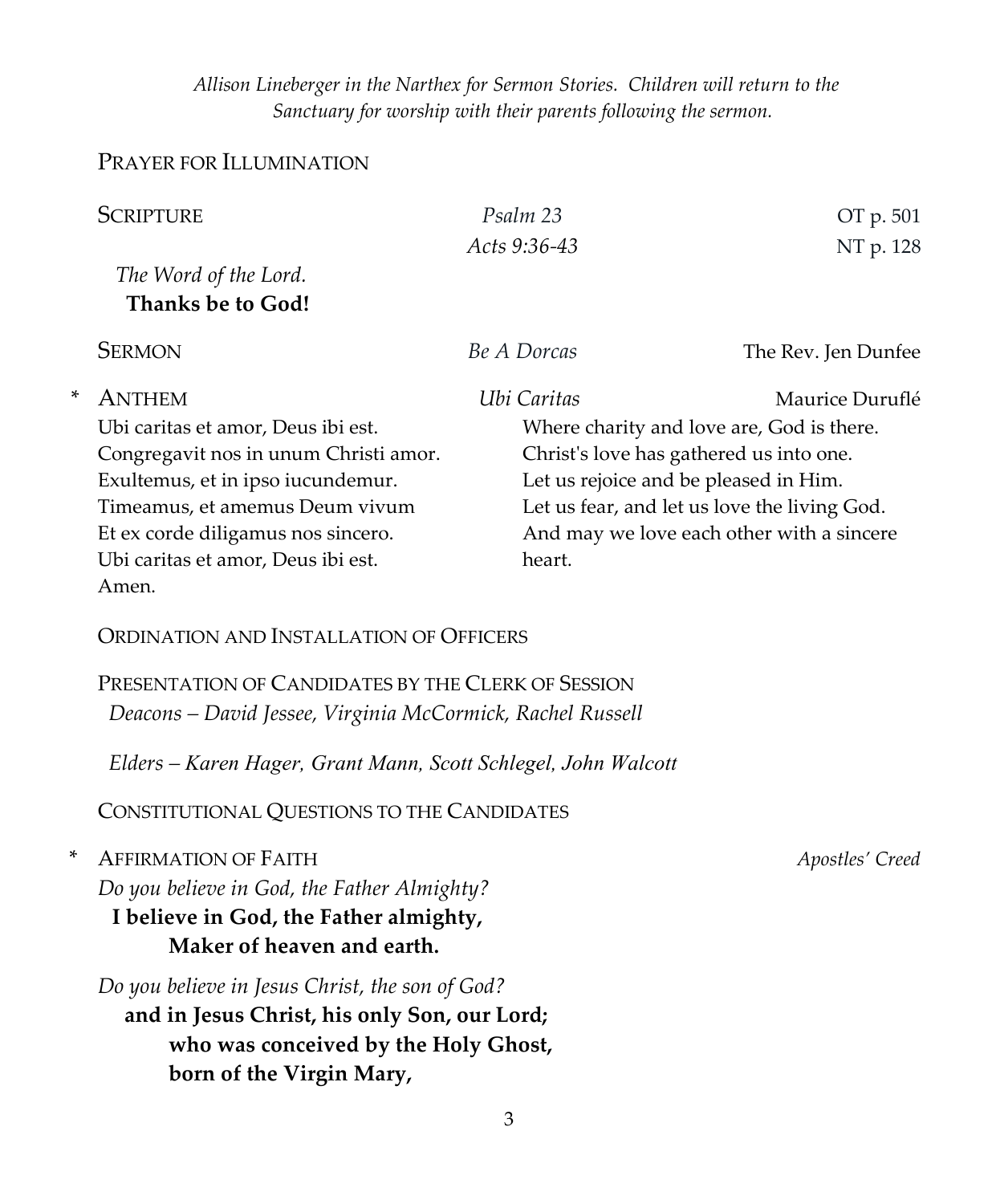**suffered under Pontius Pilate, was crucified, dead, and buried; he descended into hell; the third day he rose again from the dead; he ascended into heaven, and sitteth on the right hand of of God the Father Almighty; from thence he shall come to judge the quick and the dead.**

*Do you believe in God the Holy Spirit?*

**I believe in the Holy Ghost; the holy catholic church, the communion of saints, the forgiveness of sins, the resurrection of the body, and the life everlasting. Amen.**

- \* QUESTIONS TO THE MEMBERS OF THE CONGREGATION
- \* PRAYER OF ORDINATION AND INSTALLATION

### INVITATION TO OFFERING

**OFFERTORY** *A Hymn for St. Cecilia* **Herbert Howells** *Sing for the morning's joy, Cecilia, sing, In words of youth and praises of the Spring, Walk the bright colonnades by fountains' spray, And sing as sunlight fills the waking day; Till angels, voyaging in upper air, Pause on a wing and gather the clear sound Into celestial joy, wound and unwound, A silver chain, or golden as your hair. Sing for your loves of heaven and of earth, In words of music, and each word a truth; Marriage of heart and longings that aspire, A bond of roses, and a ring of fire. Your summertime grows short and fades away,*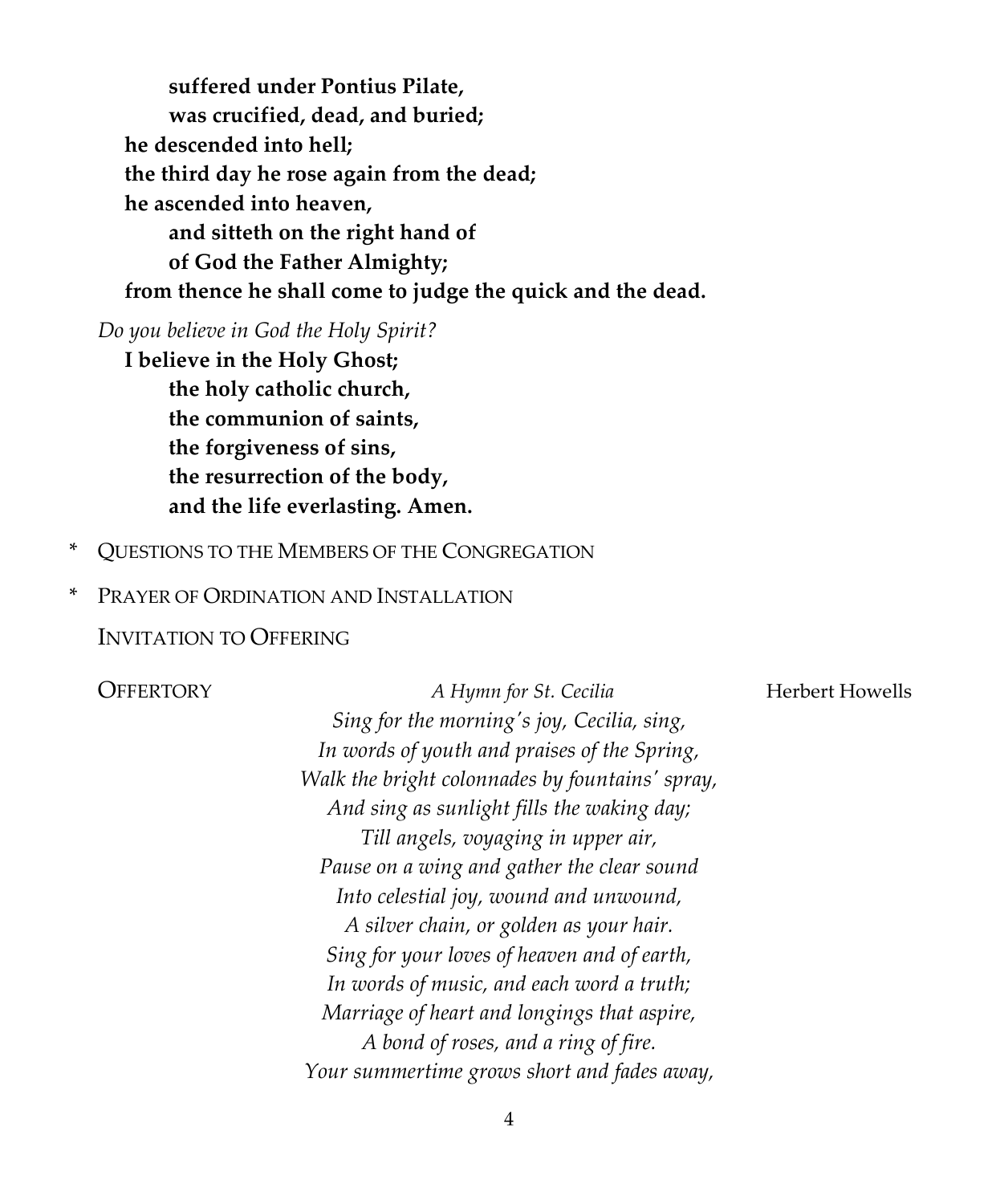*Terror must gather to a martyr's death; But never tremble, the last indrawn breath Remembers music as an echo may. Through the cold aftermath of centuries, Cecilia's music dances in the skies; Lend us a fragment of the immortal air, That with your choiring angels we may share, A word to light us thro' time-fettered night, Water of life, or rose of paradise, So from the earth another song shall rise To meet your own in heaven's long delight.*

\* RESPONSE *Praise God, from Whom All Blessings Flow* GG 609

LASST UNS ERFREUEN

**Praise God, from whom all blessings flow; Praise God, all creatures high and low. Alleluia, alleluia!;** 

**Praise God in Jesus fully known: Creator, Word, and Spirit one. Alleluia, alleluia!; Alleluia, alleluia, alleluia!**

PRAYERS OF THE PEOPLE

THE LORD'S PRAYER

**Our Father, who art in heaven, hallowed be thy name. Thy kingdom come, thy will be done, on earth as it is in heaven. Give us this day our daily bread; and forgive us our debts, as we forgive our debtors; and lead us not into temptation, but deliver us from evil. For thine is the kingdom and the power and the glory, forever. Amen.**

FOLLOWING CHRIST INTO THE WORLD

# **SENDI N G**

\* HYMN *O Sons and Daughters, Let us Sing* GG 235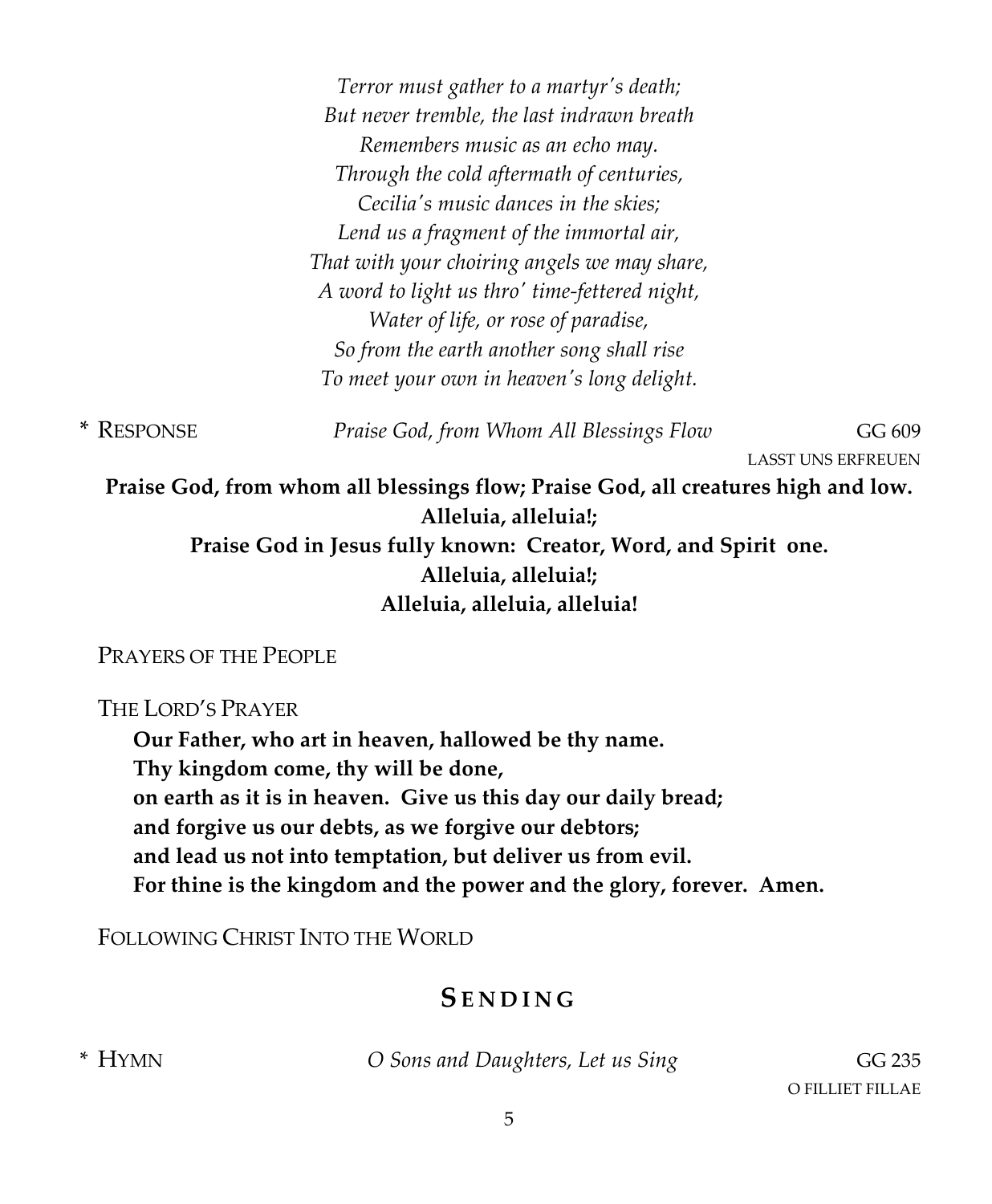**Alleluia, alleluia! Alleluia, alleluia! O sons and daughters let us sing with heavenly hosts to Christ our King; today the grave has lost its sting! Alleluia! Alleluia!**

**Alleluia, alleluia! Alleluia, alleluia! That Easter morn at break of day, the faithful women went their way to seek the tomb where Jesus lay. Alleluia! Alleluia!**

**Alleluia, alleluia! Alleluia, alleluia! An angel clad in white they see, who sits and spoke unto the three, "Your Lord has gone to Galilee." Alleluia! Alleluia!**

**Alleluia, alleluia! Alleluia, alleluia! That night the apostles met in fear; among the came their Lord most dear and said, "My peace be with you here." Alleluia! Alleluia!**

**Alleluia, alleluia! Alleluia, alleluia! On this the most holy day of days, to God your hearts and voices raise, In laud and jubilee and praise. Alleluia! Alleluia!**

- \* CHARGE AND BENEDICTION
- \* DISMISSAL

POSTLUDE *Fugue sur le thème du Carillon des heures de la Cathédrale de Soissons* Bob Chilcott

\*\*\*\*\*\*\*\*\*\*

**Today's Offering**: Click the "Make a Gift" button to give online at www.lewinsville.org. To give via text message, text 703-270-0451 with the amount you would like to contribute, then follow instructions.

\*\*\*\*\*\*\*\*\*\*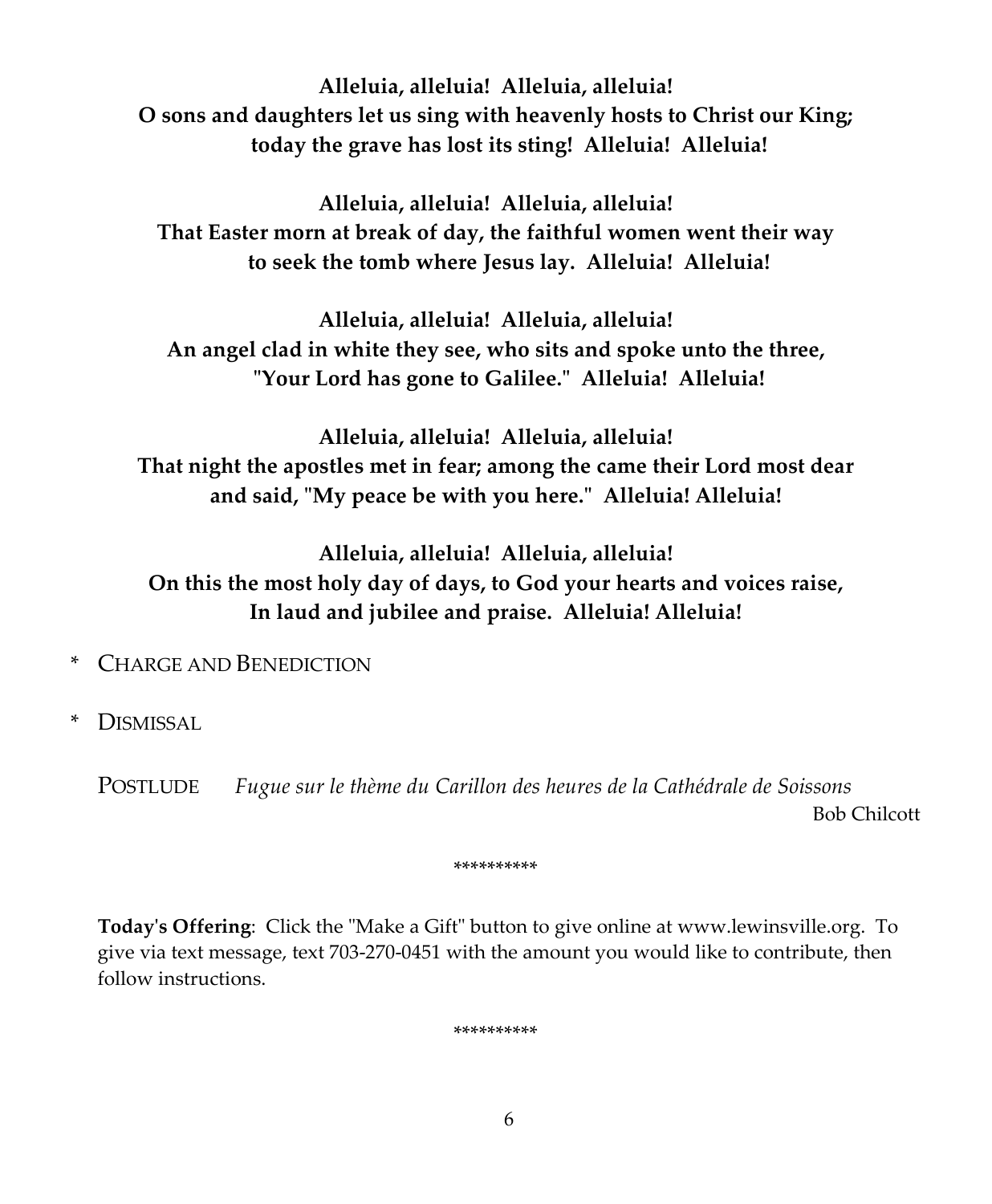*From the 175th Anniversary Notebook -* Bulletins first made an appearance at Sunday worship services on May 23, 1943. The hope was that they "would help create a more worshipful atmosphere." In making the announcement, the pastor promised that, "as far as possible, we will omit making oral announcements as they always interfere with a spirit of worship." In closing, he cautioned that in order to have an announcement appear in the bulletin, "it must be in the hands of the pastor by the Wednesday night preceding the Sunday it is to be published." The bulletin of May 23, 1943 also reminded the congregation to consider the Prelude as part of the service, "a time for silent prayer and meditation." Apparently, there had been complaints about too much talking as folks gathered. *175 Years! A Shared Journey of Faith—1846-2021*

# **A N NOUNC E M ENTS FO R THE WEEK O F MAY 8 , 202 2**

Our loving sympathy and prayers are with the family of **Patsy Duke** on her death on April 15. A memorial service will be held at Sunnyvale Presbyterian Church in California at a later date.

Memorial service information for **Helen Martin, Steve Stephenson, and Bob Alden**

A memorial service will be held for **Helen Martin** on Saturday, May 21, 11am. Helen died on August 8, 2021.

A memorial service will be held for **Steve Stephenson** on Friday, June 3, 2pm. Steve died on March 28, 2022.

A memorial service will be held for **Bob Alden** on Saturday, June 4, 2pm. Bob died on June 7, 2020.

\*\*\*\*\*\*\*\*\*\*\*\*\*\*\*\*\*\*\*

**SATURDAY, MAY 14 AND 21, 9:300-NOON - THE REFORMED POLITICAL TRADITION AND THE CURRENT CRISIS OF DEMOCRATIC POLITICS** - Complete Virtual Event. No charge, but a donation is welcome. Instructor: R. Bruce Douglass, former director of the Reformed Institute of Metropolitan Washington and emeritus member of the political theory faculty of the Department of Government, Georgetown University. The course is designed to examine critically the relevance of certain key ideas in the Reformed Protestant political tradition (from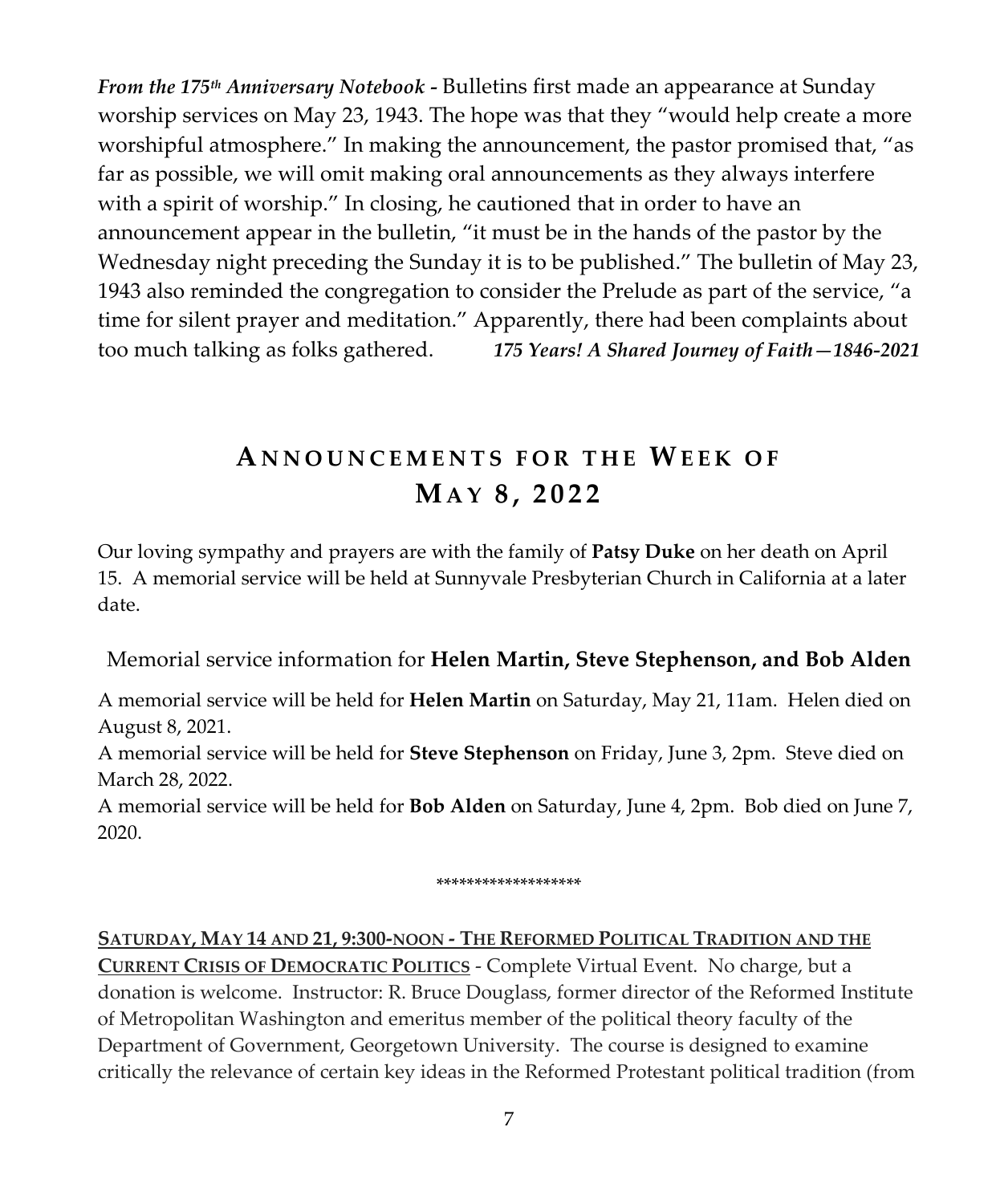Calvin to Wolterstorff) to the current crisis of democratic politics, with primary emphasis on developments in the industrialized nations. Participants will be encouraged (but not required) to do a modest set of readings, most of which will be available online. If you can find a copy of Karl Barth's "The Christian Community and the Civil Community," which is reprinted in a volume of his essays called COMMUNITY, STATE AND CHURCH, please do so. [CLICK HERE](https://www.lewinsville.org/events/reformed-thought-and-the-crisis-of-democracy-virtual/) to register.

**BUILDING DEDICATION WORSHIP SERVICE -** Plan to join us on Sunday afternoon, **May 15, at 3:00 p.m**. for a special Building Dedication Worship Service. The Lewinsville community will gather to celebrate the completion of the major renovation project that has been undertaken by this congregation. We will dedicate the facility to the ministry of Jesus Christ, and ask God to inspire us to deepen our commitment to God's mission in our community and world. Former pastors and staff will be joining us for this special service, as well as our partners in the overall construction process. A reception will follow the worship service, hosted by participants in the Summer Mission Project. You're not going to want to miss this! Childcare will be provided.

**DEDICATION CHOIR MAY 15 -** Lewinsville's Music Ministry is looking for extra singers for our Dedication service on May 15 at 3:00 pm. Please contact jnothaft@lewinsville.org if you'd like to join the choir for the celebratory service.

**CARILLON IN MAY! -** To celebrate our updated and refurbished carillon, John Nothaft will be performing organ pieces based on Carillon themes from different Cathedrals throughout the month. We will hear pieces based on Clock Quarters (ringing every 15 minutes) from bell towers at Cathedrals and Churches in Longpont, Soissons, Westminster, and the d'Alet bell towers.

**REFUGEE RESETTLEMENT MINISTRY -** The Refugee Resettlement Team has a new partnership with Lutheran Social Services- which will be matching us with a new refugee family in the near future. While waiting to be matched we are collecting items for an apartment set up for our family. To see what we are needing donated and to sign up go to this link: <https://www.signupgenius.com/go/30e0545acae29a4f85-rpprogram>

Lutheran Social Services asks that any item that is donated is in good condition. If you want to donate a larger household item (like a couch ) please send a photo of that item to Pastor Layne [\(Lburabker@lewinsville.org](mailto:Lburabker@lewinsville.org)) or Betty Douglass [\(ebdouglass22046@gmail.com\)](mailto:ebdouglass22046@gmail.com) Please only donate items you have signed up to donate. You can leave your donated items in the **Parent Breakout Room, room L07, in the basement.**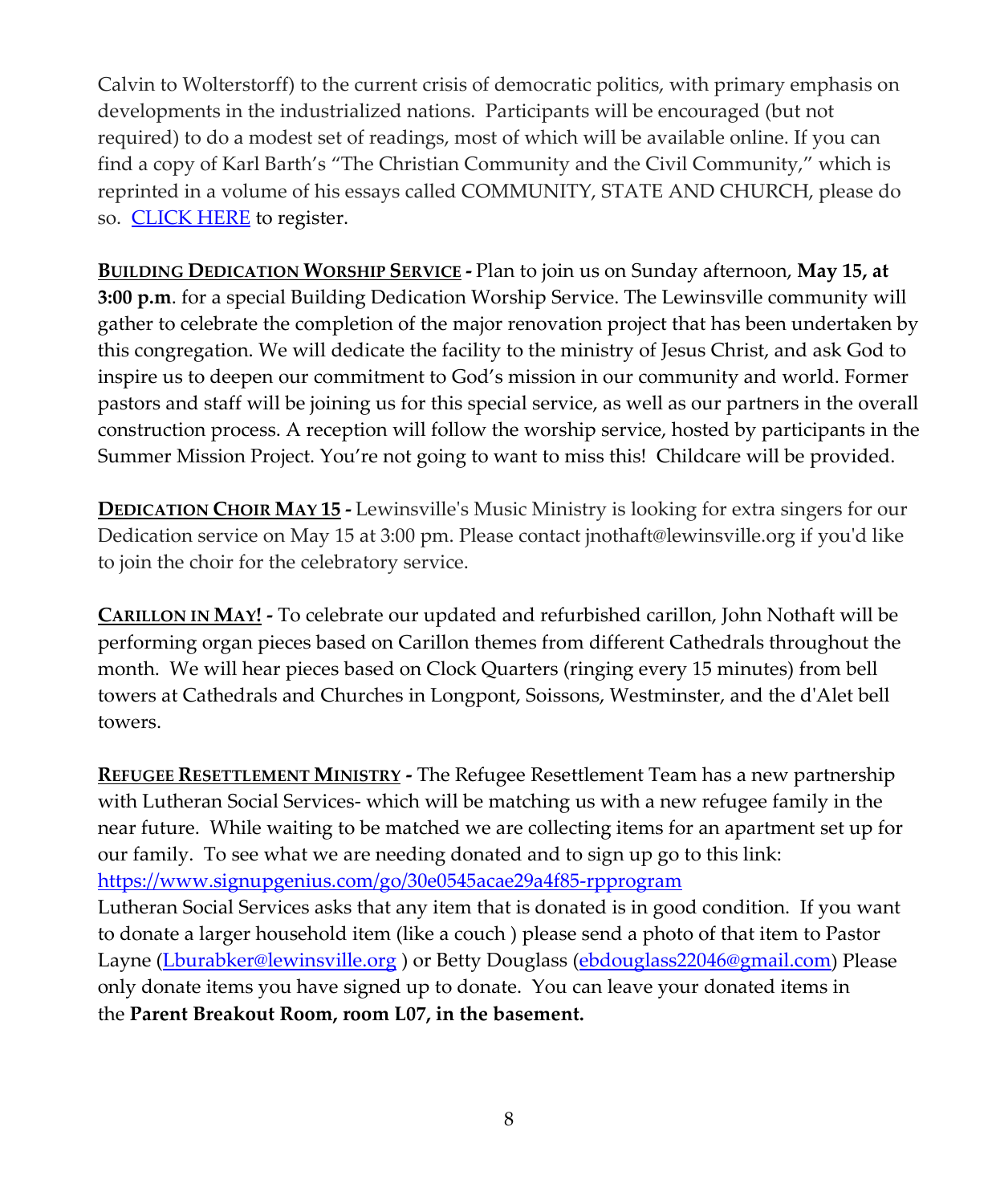

**GOOD SAMARITAN DAY! MAY 21 -** Join us for a day of service! There are opportunities for volunteers of all ages and talents. 8:15am- 1:00pm **Volunteer Opportunities:**

1. Complete painting projects at **The Falls Church Homeless Shelter**

2. All youth are invited to wash cars for the residence at **Lewinsville Retirement Residence** (LRR)

- 
- 3. Perform landscaping work, and assist residents with small repairs and improvement projects needed in their apartments at **Lewinsville Retirement Residence** (LRR)
- 4. Assist in the distribution of food & clothing to area residents in need at **SHARE** of McLean (adults only).
- 5. Help with small projects for **FACETS** which may include furniture haul and office organization.

## **Sign up at This Link**

[yKIMbQZ\\_w/viewform](https://docs.google.com/forms/d/e/1FAIpQLSe_cDdXLJ8h_bcHybjC1PfsxlFU2uVLaLmiV5uYJyKIMbQZ_w/viewform)

[https://docs.google.com/forms/d/e/1FAIpQLSe\\_cDdXLJ8h\\_bcHybjC1PfsxlFU2uVLaLmiV5uYJ](https://docs.google.com/forms/d/e/1FAIpQLSe_cDdXLJ8h_bcHybjC1PfsxlFU2uVLaLmiV5uYJyKIMbQZ_w/viewform)<br>yKIMbQZ\_w/viewform<br>SPONSORS AND VOLUNTEERS NEEDED FOR 5K/FUN RUN: We are five weeks<br>out from our inaugural fun run for the community on June **SPONSORS AND VOLUNTEERS NEEDED FOR 5K/FUN RUN:** We are five weeks out from our inaugural fun run for the community on June  $5<sup>th</sup>$ . If you are a runner/walker, this is probably on your calendar or at least mind already. But if you are not a runner/walker, don't pass over this note! We need **sponsors and volunteers.** A sponsor is a donation from a local business to the 5K, which will support Presbyterian Disaster Assistance aid to Ukraine and World Central's Kitchen's work there. If you frequent



a local business, would you ask if they would sponsor? See Pastor Jen for more details. We also need volunteers to hand out packets and support on the race day. It is a great chance to show the hospitality of our congregation as we help people get ready to race, cheer them on and hand out water and snacks. You can sign up to **sponsor** or **volunteer** here:

[https://www.lewinsville.org/events/race/](https://lewinsville.us7.list-manage.com/track/click?u=9e2ffeec87bfe4b244a8688a1&id=3b74545385&e=49b1bc8c06)